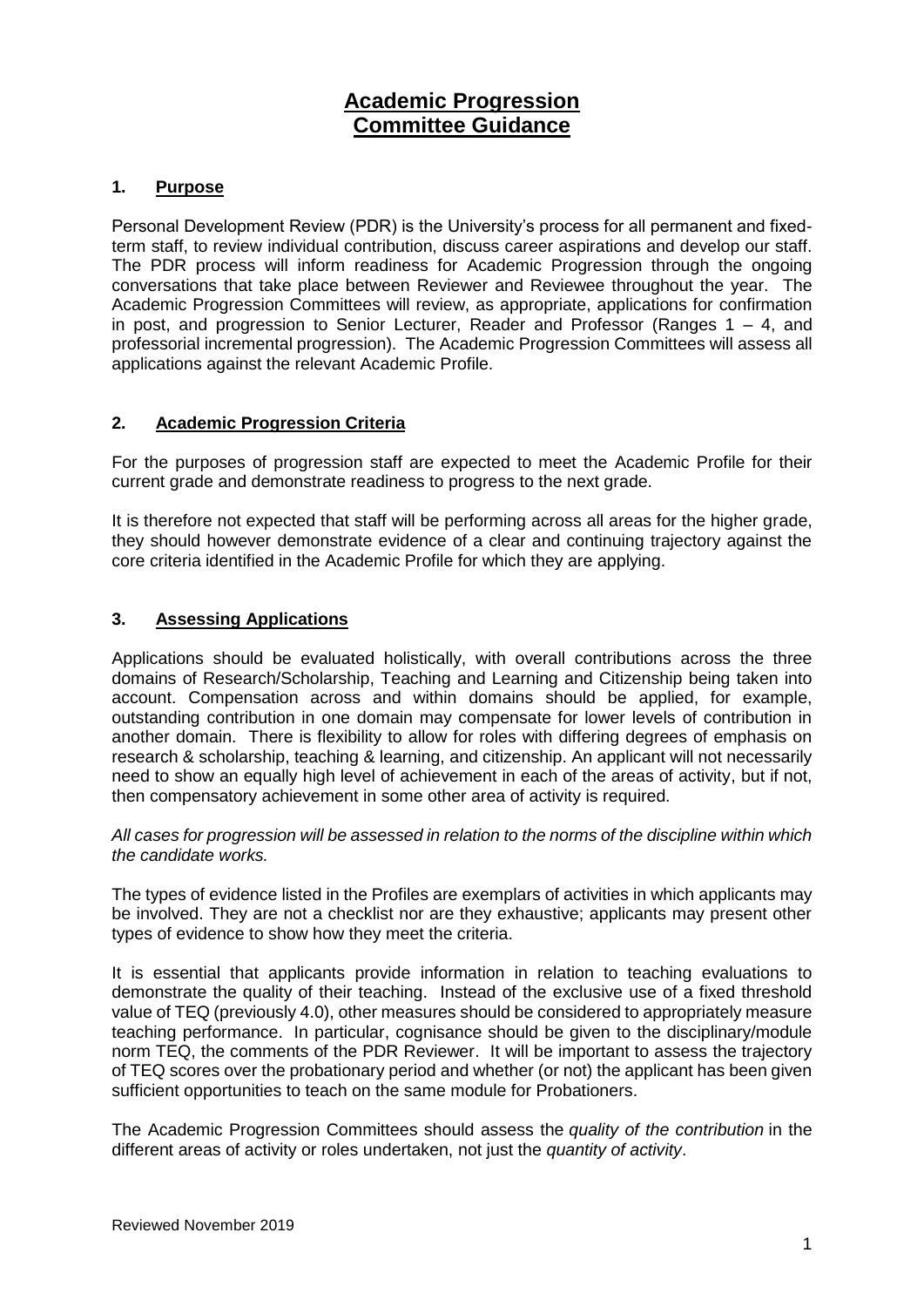# **4. Key Roles**

#### Committee Chair Role

The Committee Chair will ensure an agenda is shared with the Committee prior to the meeting, and at the beginning of the meeting, will establish the ground rules for the meeting, reminding the Committee to consider equality and diversity (see Mitigating Circumstances) and unconscious bias issues. The Committee Chair will facilitate discussion, and ensure that everyone has an opportunity to voice their opinion. The Committee Chair will help the Committee to work towards a consensus, to provide relevant contextual information where necessary, and for ensuring decisions are reached. The Committee Chair will be responsible for ensuring the rationale for decisions taken by the Committee is clearly documented.

# Committee Members Role

Committee members will discuss each application, applying the criteria as per the relevant Academic Profile, reaching a consensus on each application.

Committee members are personally responsible for disclosing potential conflicts of interest to the Committee Chair and HR Business Partner. For particular applications, they may need to leave the room as the other Committee members discuss and decide the outcome.

# **5. The Committee Meeting**

- 5.1. In advance of the meeting:
	- each Committee member should familiarise themselves with the relevant Academic Profiles, and review each application against the relevant Profile for which the applicant is applying. Applications will be available to access on QOL;
	- if not available uploaded to QOL, the Head of School will ensure the PDR Summary Reports and Peer Observer Reports (probationers only) are distributed to all Committee members ahead of the review meeting
	- Committee members are required to complete the University's Unconscious Bias training;
	- the Committee Chair will ensure an agenda is shared with the Committee prior to the meeting.
- 5.2. The Committee Chair will establish the ground rules for the meeting, and remind the Committee to consider equality and diversity (see Mitigating Circumstances) aims. The Committee will agree at the outset the types of evidence required in relation to the aspects of each Profile.
- 5.3. The PDR Reviewer will be invited to discuss their submitted Summary Reports and will leave the meeting when this is finished.
- 5.4. The Committee Chair making a recommendation will be asked to attend the Committee where the final decision is being made, to discuss the recommendation rationale.<sup>1</sup>

-

<sup>1</sup> The Chair of the School Academic Progression Committee will be asked to discuss the rationale for the recommendation for progression to Reader.

The Chair of the Faculty Academic Progression Committee will be invited to attend the Central Academic Progression Committee to discuss the rationale for the recommendation for Professorial progression.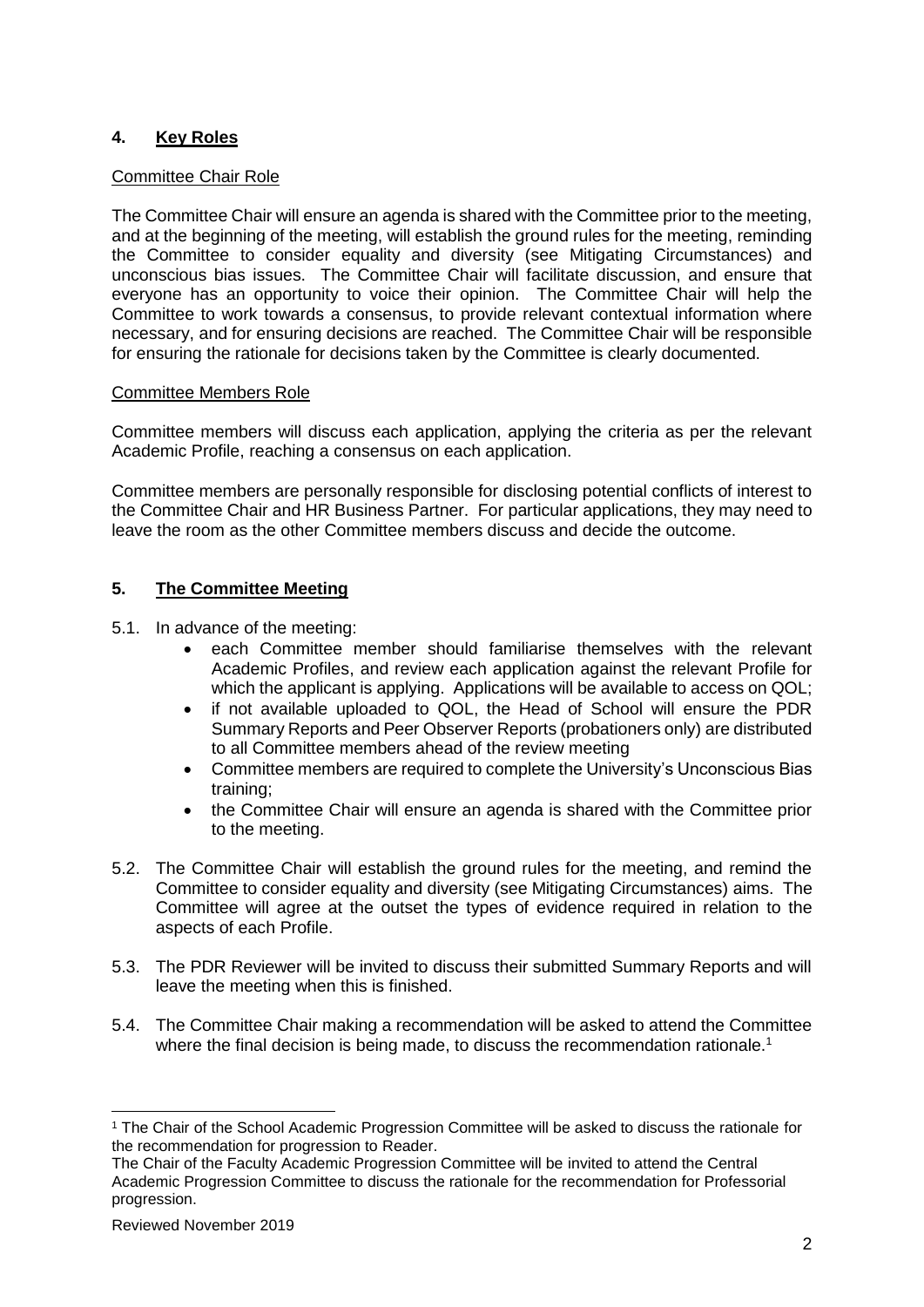- 5.5. The Committee Chair will facilitate discussion, and ensure that everyone has an opportunity to voice their opinion. The representative from another School within the Faculty will play an important role in ensuring the Profile criteria is applied consistency across the Faculty.
- 5.6. Committee members will discuss each application and the Committee Chair will help the Committee to work towards a consensus, to provide relevant contextual information where necessary, and for ensuring decisions are reached.
- 5.7. Where the Committee determines that an applicant best meets a different grade profile it reserves the right to recommend/offer progression to a grade different from that for which application was originally made.
- 5.8. At the end of the meeting the Committee Chair will be responsible for calibrating the decisions, ensuring a consistent approach has been applied throughout. They will also ensure the rationale for decisions taken by the Committee is clearly documented.
- 5.9. Following the meeting the Committee Chair will ensure QOL is updated accordingly, confirming:
	- successful/unsuccessful applicants
	- recommendations for progression to Reader (School Committee)
	- recommendations for progression to Professor (Faculty Committee)

Applicants will receive formal written feedback, or confirmation of progression, from the Committee Chair. People and Culture will produce template letters for the Committee Chair to include any specific development actions to be addressed.

#### **6. Queens Online (QOL)**

If you do not have access to QOL or require assistance in accessing the documents, please speak to your School/Faculty Administrator in the first instance. Please see Appendix 2 for guidance on navigating QOL.

#### **7. Mitigating Circumstances**

The University recognises that there may be individual circumstances which have impacted on an individual's contribution as judged against the progression criteria. The committees will give due consideration to any individual circumstances when making their evaluation of an individual progression application.

The Committees should consider the application, focusing on the quality of outcomes, and having regard to the individual circumstances and nature and duration of absence.

#### **8. Further Guidance**

Full guidance on the new progression process can be found at: [Academic Progression](http://www.qub.ac.uk/directorates/HumanResources/employees/career-progression/academic-progression/)

Any question should be directed to either the Committee Chair or your HR Business Partner, in the first instance.